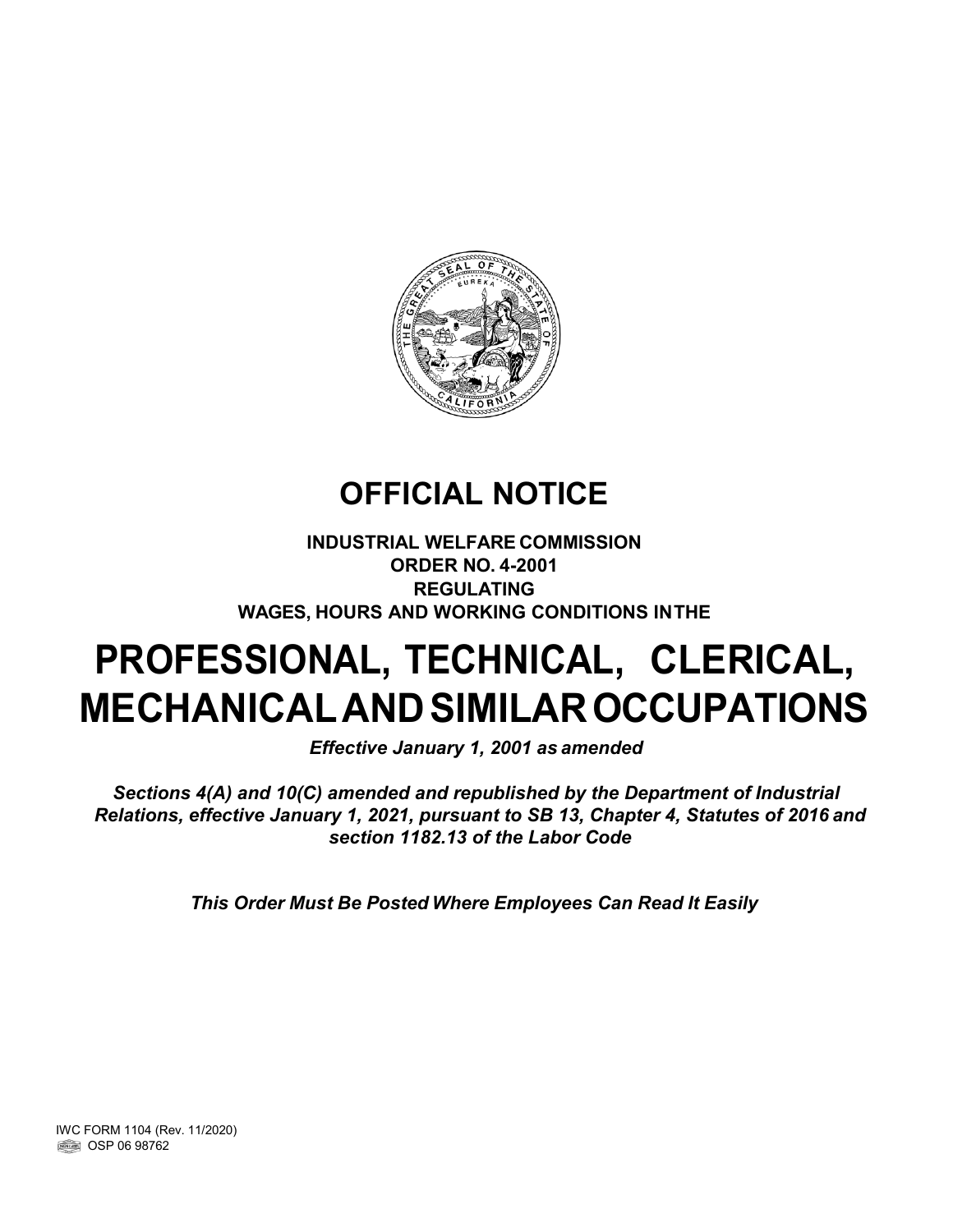#### **Please Post With This Side Showing OFFICIAL NOTICE**

 *Effective January 1, 2001 as amended* 



 *Sections 4(A) and 10(C) amended and republished by the Department of Industrial Relations, effective January 1, 2021, pursuant to SB 3, Chapter 4, Statutes of 2016 and section 1182.13 of the LaborCode* 

## **PROFESSIONAL, TECHNICAL, CLERICAL, MECHANICAL AND SIMILAR INDUSTRIAL WELFARE COMMISSION ORDER NO. 4-2001 REGULATING WAGES, HOURS AND WORKING CONDITIONS IN THE OCCUPATIONS**

 **TAKE NOTICE:** To employers and representatives of persons working in industries and occupations in the State of California: The Department of Industrial Relations amends and republishes the minimum wage and meals and lodging credits in the Industrial Welfare Commission's Orders as a result of legislation enacted (SB 3, Ch. 4, Stats of 2016, amending section 1182.12 of the California Labor Code), and pursuant to section 1182.13 of the California Labor Code. The amendments and republishing make no other changes to the IWC's Orders.

## **1.APPLICABILITY OF ORDER**

 This order shall apply to all persons employed in professional, technical, clerical, mechanical, and similar occupations whether paid on a time, piece rate, commission, or other basis, except that:

 (A) Provisions of Sections 3 through 12 shall not apply to persons employed in administrative, executive, or professional capacities. The following requirements shall apply in determining whether an employee's duties meet the test to qualify for an exemption from those sections:

(1) Executive Exemption. A person employed in an executive capacity means any employee:

 (a)Whose duties and responsibilities involve the management of the enterprise in which he/she is employed or of a customarily recognized department or subdivision thereof; and

(b) Who customarily and regularly directs the work of two or more other employees therein; and

 (c) Who has the authority to hire or fire other employees or whose suggestions and recommendations as to the hiring or firing and as to the advancement and promotion or any other change of status of other employees will be given particular weight; and

(d) Who customarily and regularly exercises discretion and independent judgment; and

 (e) Who is primarily engaged in duties which meet the test of the exemption. The activities constituting exempt work and non- exempt work shall be construed in the same manner as such items are construed in the following regulations under the Fair Labor Standards Act effective as of the date of this order: 29 C.F.R. Sections 541.102, 541.104-111, and 541.115-116. Exempt work shall include, for example, all work that is directly and closely related to exempt work and work which is properly viewed as a means for carrying out exempt functions. The work actually performed by the employee during the course of the workweek must, first and foremost, be examined and the amount of time the employee spends on such work, together with the employer's realistic expectations and the realistic requirements of the job, shall be considered in determining whether the employee satisfies this requirement.

 (f) Such an employee must also earn a monthly salary equivalent to no less than two (2) times the state minimum wage for full-time employment. Full-time employment is defined in Labor Code Section 515(c) as 40 hours per week.

(2) Administrative Exemption. A person employed in an administrative capacity means any employee:

(a) Whose duties and responsibilities involve either:

 (i) The performance of office or non-manual work directly related to management policies or general business operations of his/her employer or his/her employer's customers; or

 (ii) The performance of functions in the administration of a school system, or educational establishment or institution, or of a department or subdivision thereof, in work directly related to the academic instruction or training carried on therein; and

(b) Who customarily and regularly exercises discretion and independent judgment; and

 (c) Who regularly and directly assists a proprietor, or an employee employed in a bona fide executive or administrative capacity (as such terms are defined for purposes of this section); or

 (d) Who performs under only general supervision work along specialized or technical lines requiring special training, experience, or knowledge; or

(e) Who executes under only general supervision special assignments and tasks; and

 and non- exempt work shall be construed in the same manner as such terms are construed in the following regulations under the Fair LaborStandards Act effective as of the date of this order: 29 C.F.R.Sections 541.201-205, 541.207-208, 541.210, and 541.215. Exempt work shall include, for example, all work that is directly and closely related to exempt work and work which is properly viewed as a means for carryingout exempt functions. The work actually performed by the employee during the course (f) Who is primarily engaged in duties that meet the test of the exemption. The activities constituting exempt work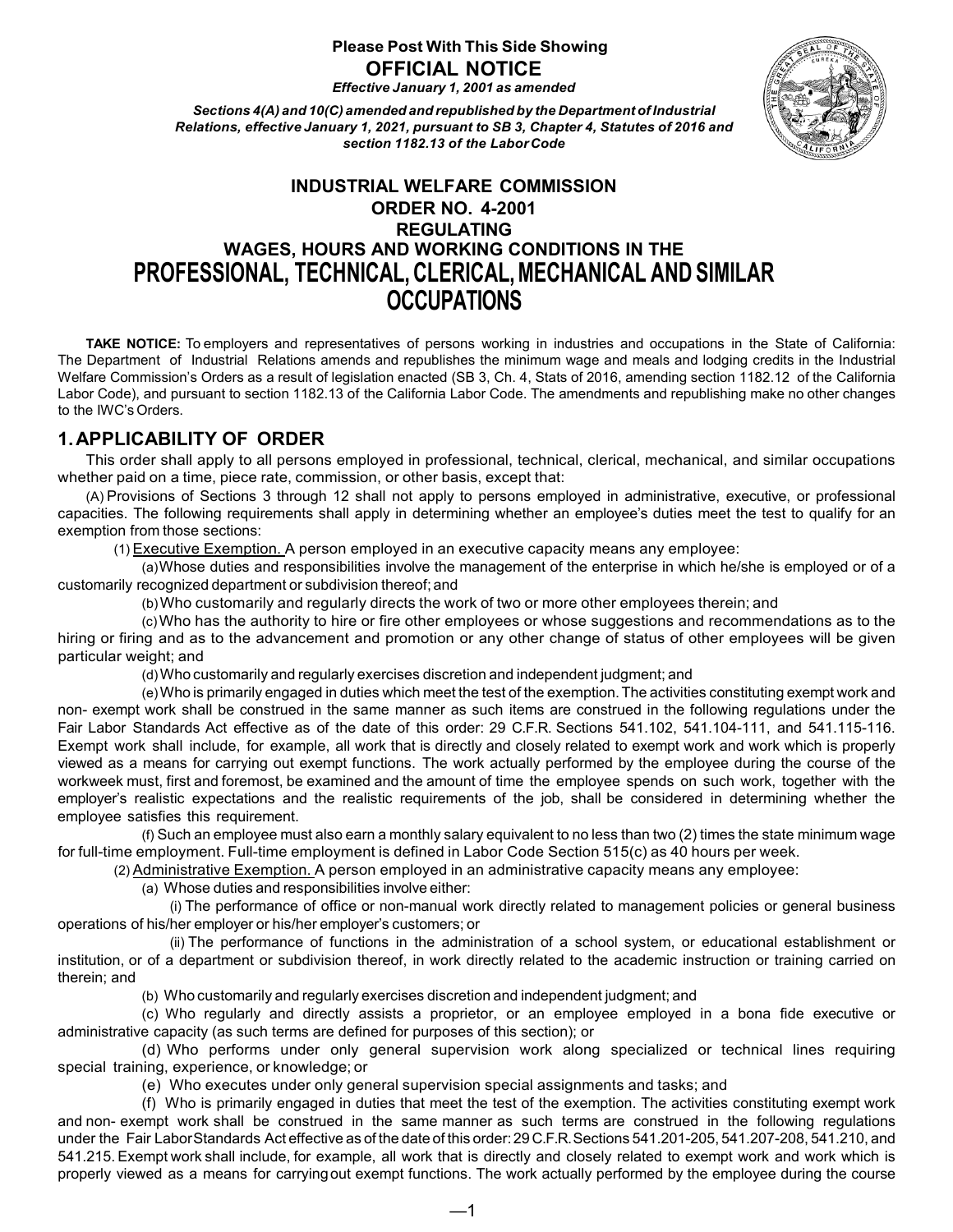of the workweek must, first and foremost, be examined and the amount of time the employee spends on such work, together with the employer's realistic expectations and the realistic requirements of the job, shall be considered in determining whether the employee satisfies this requirement.

 (g) Such employee must also earn a monthly salary equivalent to no less than two (2) times the state minimum wage for full- time employment. Full-time employment is defined in Labor Code Section 515(c) as 40 hours per week.

(3) Professional Exemption. A person employed in a professional capacity means any employee who meets all of the following requirements:

 (a) Who is licensed or certified by the State of California and is primarily engaged in the practice of one of the following recognized professions: law, medicine, dentistry, optometry, architecture, engineering, teaching, or accounting; or

 (b) Who is primarily engaged in an occupation commonly recognized as a learned or artistic profession. For the purposes of this subsection, "learned or artistic profession" means an employee who is primarily engaged in the performance of:

 (i) Work requiring knowledge of an advanced type in a field or science or learning customarily acquired by a prolonged course of specialized intellectual instruction and study, as distinguished from a general academic education and from an apprenticeship, and from training in the performance of routine mental, manual, or physical processes, or work that is an essential part of or necessarily incident to any of the above work; or

 (ii) Work that is original and creative in character in a recognized field of artistic endeavor (as opposed to which depends primarily on the invention, imagination, or talent of the employee or work that is an essential part of or necessarily incident to any of the above work; and work which can be produced by a person endowed with general manual or intellectual ability and training), and the result of

 (iii) Whose work is predominantly intellectual and varied in character (as opposed to routine mental, manual, mechanical, or physical work) and is of such character that the output produced or the result accomplished cannot be standardized in relation to a given periodoftime.

 (c) Who customarily and regularly exercises discretion and independent judgment in the performance of duties set forth in subparagraphs (a) and (b).

 (d) Who earns a monthly salary equivalent to no less than two (2) times the state minimum wage for full-time employment. Full-time employment is defined in Labor Code Section 515 (c) as 40 hours per week.

 (e) Subparagraph (b) above is intended to be construed in accordance with the following provisions of federal law as they existed as of the date of this wage order: 29 C.F.R. Sections 541.207, 541.301(a)-(d), 541.302, 541.306, 541.307, 541.308, and 541.310.

 (f) Notwithstanding the provisions of this subparagraph, pharmacists employed to engage in the practice of pharmacy, and registered nurses employed to engage in the practice of nursing, shall not be considered exempt professional employees, nor shall they be considered exempt from coverage for the purposes of this subparagraph unless they individually meet the criteria established for exemption as executive or administrative employees.

(g) Subparagraph (f) above shall not apply to the following advanced practice nurses:

 (i) Certified nurse midwives who are primarily engaged in performing duties for which certification is required pursuant to Article 2.5 (commencing with Section 2746) of Chapter 6 of Division 2 of the Business and Professions Code.

 (ii) Certifiednurse anesthetistswho areprimarilyengagedinperforming dutiesforwhichcertification is required pursuant to Article 7 (commencing with Section 2825) of Chapter 6 of Division 2 of the Business and Professions Code.

 (iii) Certified nurse practitioners who are primarily engaged in performing duties for which certification is required pursuant to Article 8 (commencing with Section 2834) of Chapter 6 of Division 2 of the Business and Professions Code.

 (iv) Nothing in this subparagraph shall exempt the occupations set forth in clauses (i), (ii), and (iii) from meeting the requirements of subsection 1(A)(3)(a)–(d) above.

 (h) Except, as provided in subparagraph (i), an employee in the computer software field who is paid on an hourly basis shall be exempt, if *all* of the following apply:

 (i) The employee is primarily engaged in work that is intellectual or creative and that requires the exercise of discretion and independent judgment.

(ii) The employee is primarily engaged in duties that consist of one or more of the following:

 —Theapplicationof systems analysistechniques and procedures, including consultingwith users,to determine hardware, software, or system functional specifications.

 —The design, development, documentation, analysis, creation, testing, or modification of computer systems or programs, including prototypes, based on and related to user or system design specifications.

 —The documentation, testing, creation, or modification of computerprograms relatedtothe design of software or hardware for computer operating systems.

 (iii) The employee is highly skilled and is proficient in the theoretical and practical application of highly specialized information to computer systems analysis, programming, and software engineering. A job title shall not be determinative of the applicability of thisexemption.

 (iv) The employee's hourly rate of pay is not less than forty-one dollars (\$41.00). The Office of Policy, Research and Legislation shall adjust this pay rate on October 1 of each year to be effective on January 1 of the following year byan amount equal to the percentage increase in the California Consumer Price Index for Urban Wage Earners and Clerical Workers. $^{\rm 1}$ 

l

 $1$  Pursuant to Labor Code section 515.5, subdivision (a)(4), the Office of the Director-Research, Department of Industrial Relations, has adjusted the minimum hourly rate of pay specified in this subdivision to be \$49.77, effective January 1, 2007. This hourly rate of pay is adjusted on October 1 of each year to be effective on January 1, of the following year, and may be obtained at <u>https://www.dir.ca.gov/iwc/computerSoftwareEmployees.html</u> or by mail from the Department of Industrial Relations.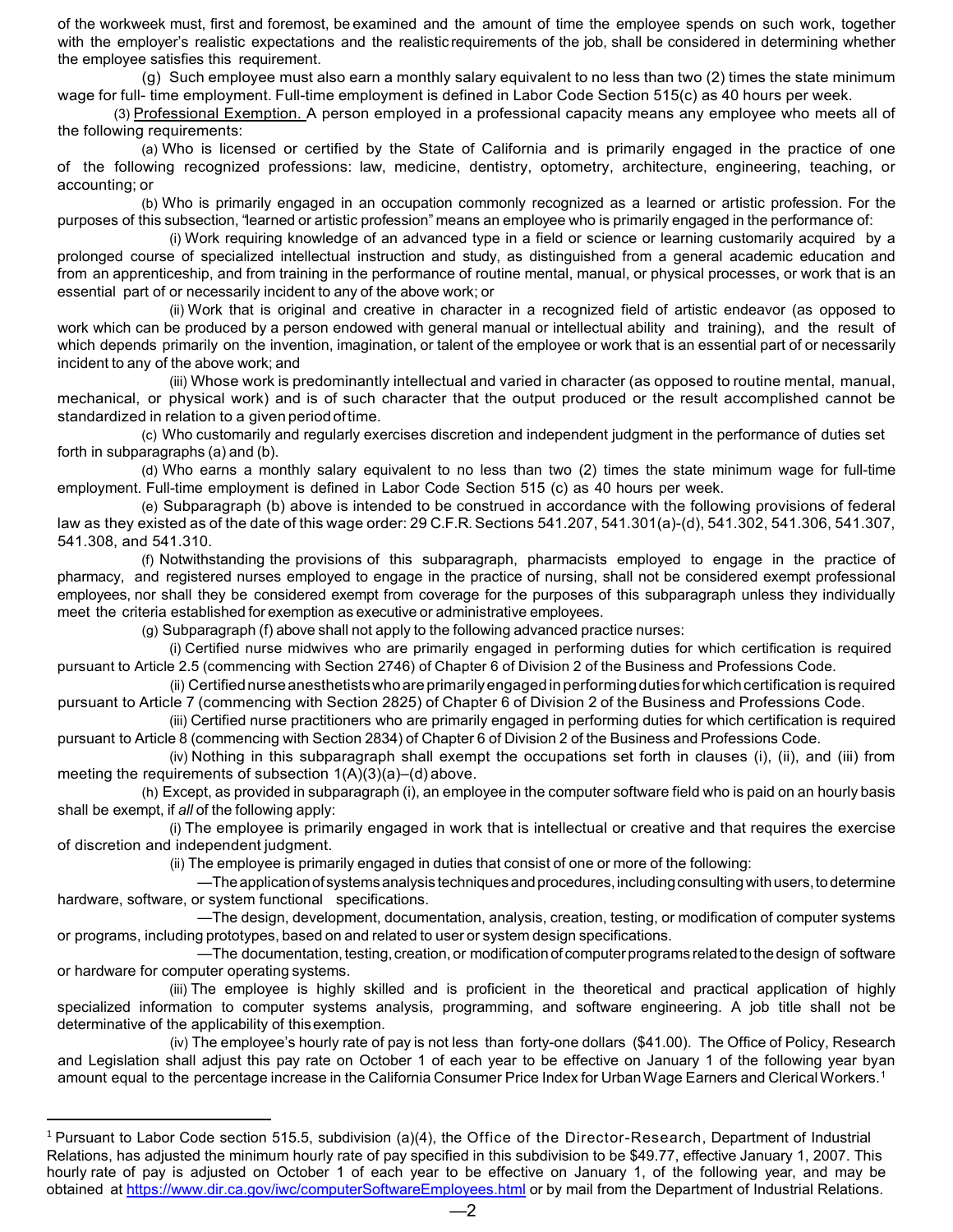(i) The exemption provided in subparagraph (h) does not apply to an employee if *any* of the following apply:

 (i) The employee is a trainee or employee in an entry-level position who is learning to become proficient in the theoretical and practical application of highly specialized information to computer systems analysis, programming, and software engineering.

 (ii) The employee is in a computer-related occupation but has not attained the level of skill and expertise necessary to work independently and without close supervision.

 (iii) The employee is engaged in the operation of computers or in the manufacture, repair, or maintenance of computer hardware and related equipment.

 (iv) The employee is an engineer, drafter, machinist, or other professional whose work is highly dependent upon or facilitated by the use of computers and computer software programs and who is skilled in computer-aided design software, including CAD/CAM, but who is not in a computer systems analysis or programming occupation.

 (v) The employee is a writer engaged in writing material, including box labels, product descriptions, documentation, promotional material, setup and installation instructions, and other similar written information, either for print or for on screen media or who writes or provides content material intended to be read by customers, subscribers, or visitors to computer-related media such as the World Wide Web or CD-ROMs.

 (vi) The employee is engaged in any of the activities set forth in subparagraph (h) for the purpose of creating imagery for effects used in the motion picture, television, or theatrical industry.

 (B) Except as provided in Sections 1, 2, 4, 10, and 20, the provisions of this order shall not apply to any employees directly employed by the State or any political subdivision thereof, including any city, county, or special district.

(C) The provisions of this order shall not apply to outside salespersons.

 (D) The provisions of this order shall not apply to any individual who is the parent, spouse, child, or legally adopted child of the employer.

 (E) The provisions of this order shall not apply to any individual participating in a national service program, such as AmeriCorps, carried out using assistance provided under Section 12571 of Title 42 of the United States Code. (See Stats. 2000, Ch. 365, amending Labor Code Section 1171.)

## **2. DEFINITIONS**

 (A) An "alternative workweek schedule" means any regularly scheduled workweek requiring an employee to work more than eight (8) hours in a 24-hour period.

- (B) "Commission" means the Industrial Welfare Commission of the State of California.
- (C) "Division" means the Division of Labor Standards Enforcement of the State of California.
- (D) "Emergency" means an unpredictable or unavoidable occurrence at unscheduled intervals requiring immediate action.
- (E) "Employ" means to engage, suffer, or permit to work.
- (F) "Employee" means any person employed by an employer.
- (G) "Employees in the health care industry" means any of the following:
	- (1) Employees in the health care industry providing patient care; or

 dispensing prescriptions in any practice setting; or (2) Employees in the health care industry working in a clinical or medical department, including pharmacists

(3) Employees in the health care industry working primarily or regularly as a member of a patient care delivery team; or

 (4) Licensed veterinarians, registered veterinary technicians and unregistered animal health technicians providing patient care.

 (H) "Employer" means any person as defined in Section 18 of the Labor Code, who directly or indirectly, or through an agent or any other person, employs or exercises control over the wages, hours, or working conditions of any person.

 (I) "Health care emergency" consists of an unpredictable or unavoidable occurrence at unscheduled intervals relating to health care delivery, requiring immediate action.

 (J) "Health care industry" is defined as hospitals, skilled nursing facilities, intermediate care and residential care facilities, convalescent care institutions, home health agencies, clinics operating 24 hours per day, and clinics performing surgery, urgent care, radiology, anesthesiology, pathology, neurology or dialysis.

 (K) "Hours worked" means the time during which an employee is subject to the control of an employer, and includes all the time the employee is suffered or permitted to work, whether or not required to do so. Within the health care industry, the term "hours worked" means the time during which an employee is suffered or permitted to work for the employer, whether or not required to do so, as interpreted in accordance with the provisions of the Fair Labor Standards Act.

(L) "Minor" means, for the purpose of this order, any person under the age of 18 years.

 (M) "Outside salesperson" means any person, 18 years of age or over, who customarily and regularly works more than half the working time away from the employer's place of business selling tangible or intangible items or obtaining orders or contracts for products, services or use of facilities.

(N) "Primarily" as used in Section 1, Applicability, means more than one-half the employee's work time.

 (O) "Professional, Technical, Clerical, Mechanical, and Similar Occupations" includes professional, semiprofessional, managerial, supervisorial, laboratory, research, technical, clerical, office work, and mechanical occupations. Said occupations shall include, but not be limited to, the following: accountants; agents; appraisers; artists; attendants; audio-visual technicians; bookkeepers; bundlers; billposters; canvassers; carriers; cashiers; checkers; clerks; collectors; communications and sound display representatives; dispatchers; distributors; door-keepers; drafters; elevator operators; estimators; editors; graphic arts technicians; guards; guides; hosts; inspectors; installers; instructors; interviewers; investigators; librarians; laboratory workers; machine operators; mechanics; mailers; messengers; medical and dental technicians and technologists; models; nurses; packagers; photographers; porters and cleaners; process servers; printers; proof readers; salespersons and sales agents; technicians; compilers; copy holders; copy readers; copy writers; computer programmers and operators; demonstrators and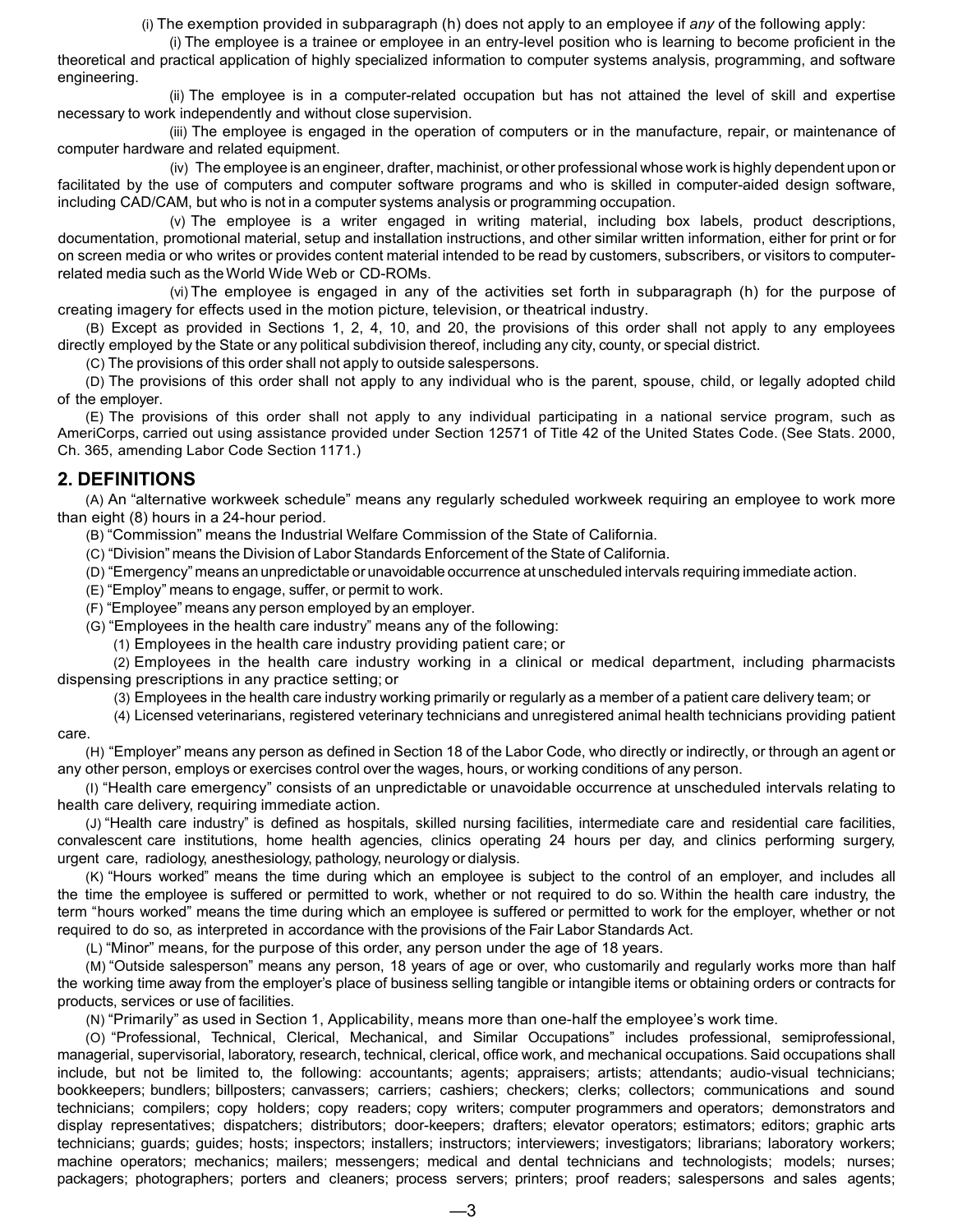secretaries; sign erectors; sign painters; social workers; solicitors; statisticians; stenographers; teachers; telephone, radio- telephone, telegraph and call-out operators; tellers; ticket agents; tracers; typists; vehicle operators; x-ray technicians; their assistants and other related occupations listed as professional, semiprofessional, technical, clerical, mechanical, and kindred occupations.

(P) "Shift" means designated hours of work by an employee, with a designated beginning time and quitting time.

 (Q) "Split shift" means a work schedule, which is interrupted by non-paid non-working periods established by the employer, other than bona fide rest or meal periods.

 (R) "Teaching" means, for the purpose of Section 1 of this order, the profession of teaching under a certificate from the Commission for Teacher Preparation and Licensing or teaching in an accredited college or university.

 (S) "Wages" includes all amounts for labor performed by employees of every description, whether the amount is fixed or ascertained by the standard of time, task, piece, commission basis, or other method of calculation.

(T) "Workday" and "day" mean any consecutive 24-hour period beginning at the same time each calendar day.

 (U) "Workweek" and "week" mean any seven (7) consecutive days, starting with the same calendar day each week. "Workweek" is a fixed and regularly recurring period of 168 hours, seven (7) consecutive 24-hour periods.

#### **3. HOURS AND DAYS OF WORK**

(A) Daily Overtime - General Provisions

 (1) The following overtime provisions are applicable to employees 18 years of age or over and to employees 16 or 17 years of age who are not required by law to attend school and are not otherwise prohibited by law from engaging in the subject work. Such employees shall not be employed more than eight (8) hours in any workday or more than 40 hours in any workweek unless the employee receives one and one-half (1½) times such employee's regular rate of pay for all hours worked over 40 hours in the workweek. Eight (8) hours of labor constitutes a day's work. Employment beyond eight (8) hours in any workday or more than six (6) days in any workweek is permissible provided the employee is compensated for such overtime at not less than:

 (a) One and one-half (1½) times the employee's regular rate of pay for all hours worked in excess of eight (8) hours up to and including 12 hours in any workday, and for the first eight (8) hours worked on the seventh (7<sup>th</sup>) consecutive day of work in a workweek; and

hours worked in excess of eight (8) hours on the seventh  $(7<sup>th</sup>)$  consecutive day of work in a workweek. (b) Double the employee's regular rate of pay for all hours worked in excess of 12 hours in any workday and for all

 (c) The overtime rate of compensation required to be paid to a nonexempt full-time salaried employee shall be computed by using the employee's regular hourly salary as one-fortieth (1/40) of the employee's weekly salary.

(B) Alternative Workweek Schedules

 (1) No employer shall be deemed to have violated the daily overtime provisions by instituting, pursuant to the election procedures set forth in this wage order, a regularly scheduled alternative workweek schedule of not more than ten (10) hours per day within a 40 hour workweek without the payment of an overtime rate of compensation. All work performed in any workday beyond the schedule established by the agreement up to 12 hours a day or beyond 40 hours per week shall be paid at one and one-half (1½) times the employee's regular rate of pay. All work performed in excess of 12 hours per day and any work in excess of eight (8) hours on those days worked beyond the regularly scheduled number of workdays established by the alternative workweek agreement shall be paid at double the employee's regular rate of pay. Any alternative workweek agreement adopted pursuant to this section shall provide for not less than four (4) hours of work in any shift. Nothing in this section shall prohibit an employer, at the request of the employee, to substitute one day of work for another day of the same length in the shift provided by the alternative workweek agreement on an occasional basis to meet the personal needs of the employee without the payment of overtime. No hours paid at either one and one-half (1½) or double the regular rate of pay shall be included in determining when 40 hours have been worked for the purpose of computing overtime compensation.

 (2) If an employer whose employees have adopted an alternative workweek agreement permitted bythis order requires an employee to work fewer hours than those that are regularly scheduled by the agreement, the employer shall pay the employee overtime compensation at a rate of one and one-half (1½) times the employee's regular rate of pay for all hours worked in excess of eight (8) hours, and double the employee's regular rate of pay for all hours worked in excess of 12 hours for the day the employee is required to work the reduced hours.

 (3) An employer shall not reduce an employee's regular rate of hourly pay as a result of the adoption, repeal or nullification of an alternative workweek schedule.

 (4) An employer shall explore any available reasonable alternative means of accommodating the religious belief or observance of an affected employee that conflicts with an adopted alternative workweek schedule, in the manner provided by subdivision (j) of Section 12940 of the Government Code.

 (5) An employer shall make a reasonable effort to find a work schedule not to exceed eight (8) hours in a workday, in order to accommodate any affected employee who was eligible to vote in an election authorized by this section and who is unable to work thealternative workweek schedule established as the result of that election.

 (6) An employer shall be permitted, but not required, to provide a work schedule not to exceed eight (8) hours in a workday to accommodate any employee who is hired after the date of the election and who is unable to work the alternative workweek schedule established by theelection.

 (7) Arrangements adopted in a secret ballot election held pursuant to this order prior to 1998, or under the rules in effect prior to 1998, and before the performance of the work, shall remain valid after July 1, 2000 provided that the results of the election are reported by the employer to the Office of Policy, Research and Legislation by January 1, 2001, in accordance with the requirements of subsection (C) below (Election Procedures). If an employee was voluntarily working an alternative workweek schedule of not more than ten (10) hours a day as of July 1, 1999, that alternative workweek schedule was based on an individual agreement made after January 1, 1998 between the employee and employer, and the employee submitted, and the employer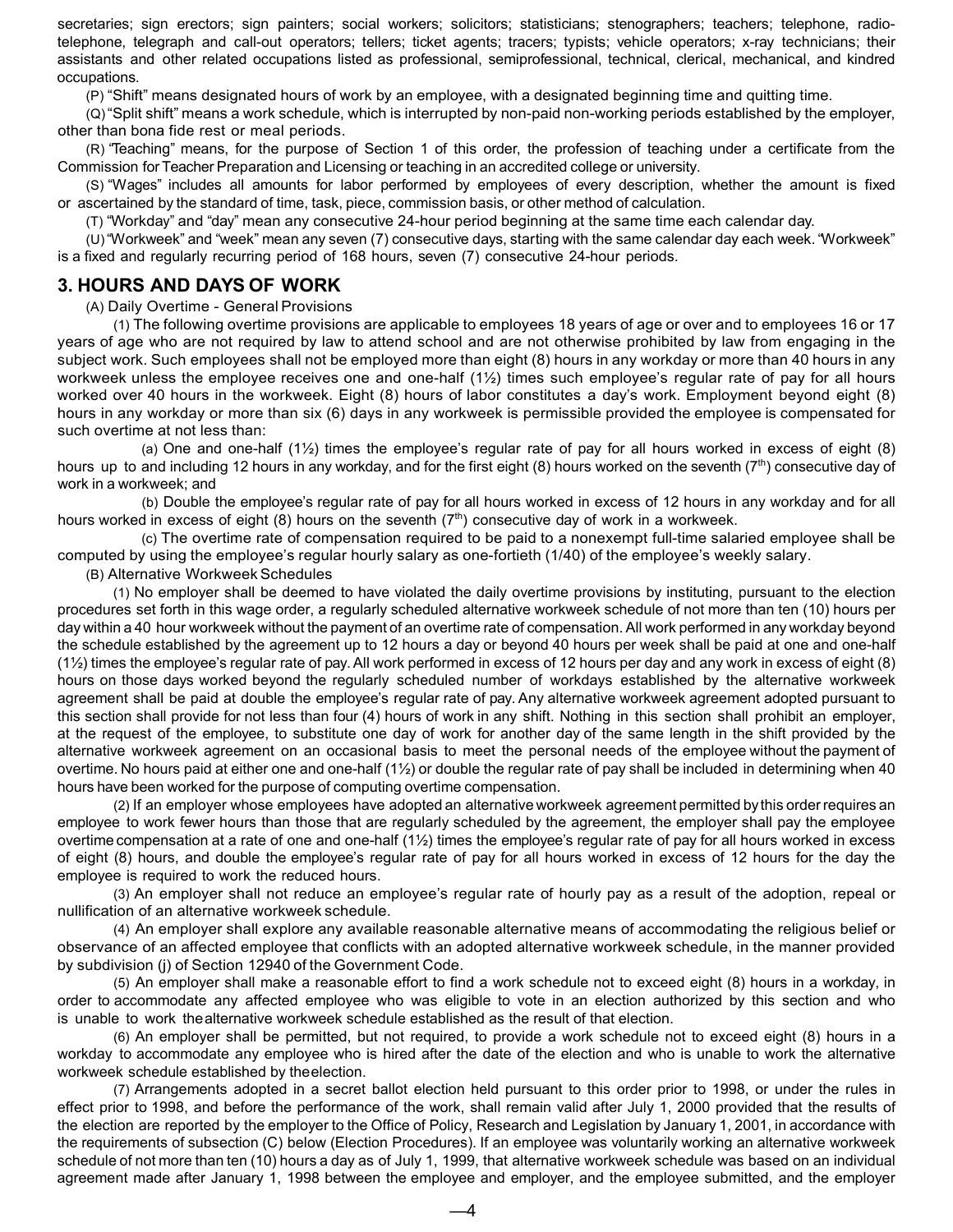approved, a written request on or before May 30, 2000 to continue the agreement, the employee may continue to work that alternative workweek schedule without payment of an overtime rate of compensation for the hours provided in the agreement. The employee may revoke his/her voluntary authorization to continue such a schedule with 30 days written notice to the employer. New arrangements can only be entered into pursuant to the provisions of this section. Notwithstanding the foregoing, if a health care industry employer implemented a reduced rate for 12-hour shift employees in the last quarter of 1999 and desires to re-implement a flexible work arrangement that includes 12-hour shifts at straight time for the same work unit, the employer must pay a base rate to each affected employee in the work unit that is no less than that employee's base rate in 1999 immediately prior to the date of the rate reduction.

 (8) Notwithstanding the above provisions regarding alternative workweek schedules, no employer of employees in the health care industry shall be deemed to have violated the daily overtime provisions by instituting, pursuant to the election procedures set forth in this wage order a regularly scheduled alternative workweek schedule that includes workdays exceeding ten (10) hours but not more than 12 hours within a 40 hour workweek without the payment of overtime compensation, provided that:

 (a) An employee who works beyond 12 hours in a workday shall be compensated at double the employee's regular rate of pay for all hours in excess of 12;

(b) An employee who works in excess of 40 hours in a workweek shall be compensated at one and one-half (1 $^{1/2}$ ) times the employee's regular rate of pay for all hours over 40 hours in the workweek;

 (c) Any alternative workweek agreement adopted pursuant to this section shall provide for not less than four (4) hours of work in any shift;

(d) The same overtime standards shall apply to employees who are temporarily assigned to a work unit covered by this subsection;

 reasonable effort to find another work assignment for any employee who participated in a valid election prior to 1998 pursuant to the provisions of Wage Orders 4 and 5 and who is unable to work the alternative workweek schedule established; (e) Any employer who instituted an alternative workweek schedule pursuant to this subsection shall make a

 (f) An employer engaged in the operation of a licensed hospital or in providing personnel for the operation of a licensed hospital who institutes, pursuant to a valid order of the Commission, a regularly scheduled alternative workweek that includes no more than three (3) 12-hour workdays, shall make a reasonable effort to find another work assignment for any employee who participated in the vote which authorized the schedule and is unable to work the 12-hour shifts. An employer shall not be required to offer a different work assignment to an employee if such a work assignment is not available or if the employee was hired after the adoption of the 12 hour, three (3) day alternative workweekschedule.

 (9) No employee assigned to work a 12-hour shift established pursuant to this order shall be required to work more than 12 hours in any 24-hour period unless the chief nursing officer or authorized executive declares that:

(a) A "health care emergency", as defined above, exists in this order; and

(b) All reasonable steps have been taken to provide required staffing; and

(c) Considering overall operational status needs, continued overtime is necessary to provide required staffing.

 (10) Provided further that no employee shall be required to work more than 16 hours in a 24-hour period unless by voluntary mutual agreement of the employee and the employer, and no employee shall work more than 24 consecutive hours until said employee receives not less than eight (8) consecutive hours off duty immediately following the 24 consecutive hours of work.

 (11) Notwithstanding subsection (B)(9) above, an employee may be required to work up to 13 hours in any 24-hour period if the employee scheduled to relieve the subject employee does not report for duty as scheduled and does not inform the employer more than two (2) hours in advance of that scheduled shift that he/she will not be appearing for duty as scheduled.

(C) ElectionProcedures

Election procedures for the adoption and repeal of alternative workweek schedules require the following:

 (1) Each proposal for an alternative workweek schedule shall be in the form of a written agreement proposed by the employer. The proposed agreement must designate a regularly scheduled alternative workweek in which the specified number of work days and work hours are regularly recurring. The actual days worked within that alternative workweek schedule need not be specified. The employer may propose a single work schedule that would become the standard schedule for workers in the work unit, or a menu of work schedule options, from which each employee in the unit would be entitled to choose. If the employer proposes a menu of work schedule options, the employee may, with the approval of the employer, move from one menu option to another.

 (2) In order to be valid, the proposed alternative workweek schedule must be adopted in a secret ballot election, before the performance of work, by at least a two-thirds (2/3) vote of the affected employees in the work unit. The election shall be held during regular working hours at the employees' work site. For purposes of this subsection, ―affected employees in the work unit‖ may include all employees in a readily identifiable work unit, such as a division, a department, a job classification, a shift, a separate physical location, or a recognized subdivision of any such work unit. A work unit may consist of an individual employee as long as the criteria for an identifiable work unit in this subsection are met.

 (3) Prior to the secret ballot vote, any employer who proposed to institute an alternative workweek schedule shall have made a disclosure in writing to the affected employees, including the effects of the proposed arrangement on the employees' wages, hours, and benefits. Such a disclosure shall include meeting(s), duly noticed, held at least 14 days prior to voting, for the specific purpose of discussing the effects of the alternative workweek schedule. An employer shall provide that disclosure in a non-English language, as well as in English, if at least five (5) percent of the affected employees primarily speak that non-English language. The employer shall mail the written disclosure to employees who do not attend the meeting. Failure to comply with this paragraph shall make the election null and void.

 (4) Any election to establish or repeal an alternative workweek schedule shall be held at the work site of the affected employees. The employer shall bear the costs of conducting any election held pursuant to this section. Upon a complaint by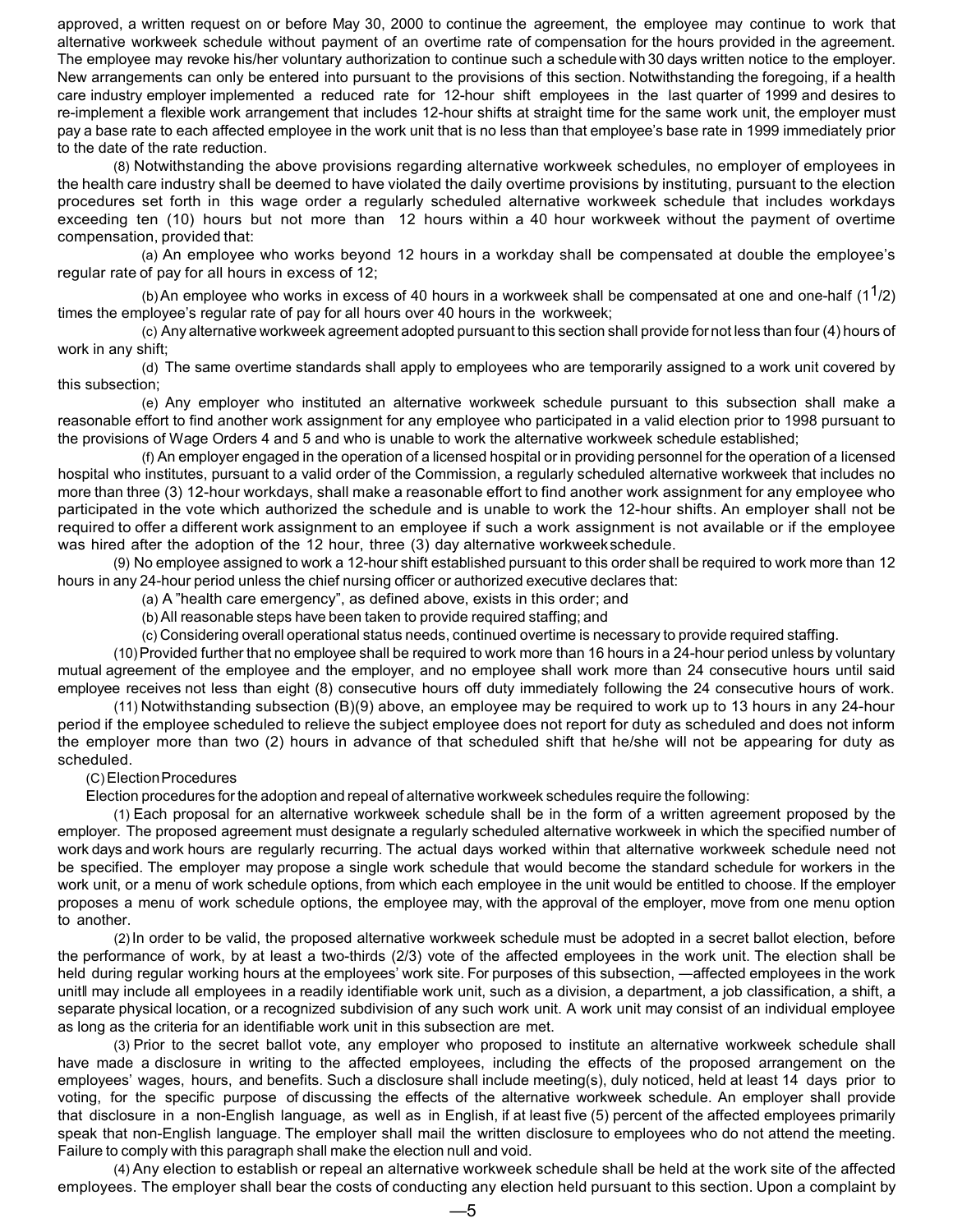an affected employee, and after an investigation by the labor commissioner, the labor commissioner may require the employer to select a neutral third party to conduct the election.

 (5) Any type of alternative workweek schedule that is authorized by the Labor Code may be repealed by the affected employees. Upon a petition of one-third (1/3) of the affected employees, a new secret ballot election shall be held and a two-thirds (2/3) vote of the affected employees shall be required to reverse the alternative workweek schedule. The election to repeal the alternative workweek schedule shall be held not more than 30 days after the petition is submitted to the employer, except that the election shall be held not less than 12 months after the date that the same group of employees voted in an election held to adopt or repeal an alternative workweek schedule. However, where an alternative workweek schedule was adopted between October 1, 1999 and October 1, 2000, a new secret ballot election to repeal the alternative workweek schedule shall not be subject to the 12-month interval between elections. The election shall take place during regular working hours at the employees' work site. If the alternative workweek schedule is revoked, the employer shall comply within 60 days. Upon proper showing of undue hardship, the Division of Labor Standards Enforcement may grant an extension of time for compliance.

 (6) Only secret ballots may be cast by affected employees in the work unit at any election held pursuant to this section. The results of any election conducted pursuant to this section shall be reported by the employer to the Office of Policy, Research and Legislation within 30 days after the results are final, and the report of election results shall be a public document. The report shall include the final tally of the vote, the size of the unit, and the nature of the business of the employer.

 (7) Employees affected by a change in the work hours resulting from the adoption of an alternative workweek schedule may not be required to work those new work hours for at least 30 days after the announcement of the final results of the election.

 (8) Employers shall not intimidate or coerce employees to vote either in support of or in opposition to a proposed alternative workweek election or for opposing or supporting its adoption or repeal. However, nothing in this section shall prohibit an employer from expressing his/her position concerning that alternative workweek to the affected employees. A violation of this paragraph shall be subject to Labor Code Section 98 *et seq.*  work- week. No employees shall be discharged or discriminated against for expressing opinions concerning the alternative

 (D) The provisions of subsections (A), (B) and (C) above shall not apply to any employee whose earnings exceed one and one-half (1½) times the minimum wage if more than half of that employee's compensation represents commissions.

 (E) One and one-half (1½) times a minor's regular rate of pay shall be paid for all work over 40 hours in any workweek except minors 16 or 17 years old who are not required by law to attend school and may therefore be employed for the same hours as an adult aresubject to subsection (A)or (B) and(C) above.

 (**VIOLATIONS OF CHILD LABOR LAWS** are subject to civil penalties of from \$500 to \$10,000 as well as to criminal penalties. Refer to California Labor Code Sections 1285 to 1312 and 1390 to 1399 for additional restrictions on the employment of minors and for descriptions of criminal and civil penalties for violation of the child labor laws. Employers should ask school districts about any required work permits.)

 (F) An employee may be employed on seven (7) workdays in one workweek when the total hours of employment during such workweek do not exceed 30 and the total hours of employment in any one workday thereof do not exceed six (6).

 available for securing hot food and drink or for heating food or drink, and a suitable sheltered place shall be provided in which to consume such food or drink. (G) If a meal period occurs on a shift beginning or ending at or between the hours of 10 p.m. and 6 a.m., facilities shall be

 (H) The provisions of Labor Code Sections 551 and 552 regarding one (1) day's rest in seven (7) shall not be construed to prevent an accumulation of days of rest when the nature of the employment reasonably requires the employee to work seven (7) or more consecutive days; provided, however, that in each calendar month, the employee shall receive the equivalent of one (1) day's rest in seven (7).

 collective bar- gaining agreement if the agreement expressly provides for the wages, hours of work, and working conditions of the employees, and if the agreement provides premium wage rates for all overtime hours worked and a regular hourly rate of pay for those employees of not less than 30 percent more than the state minimum wage. (I) Except as provided in subsections (E), (H) and (L), this section shall not apply to any employee covered by a valid

 (J) Notwithstanding subsection (I) above, where the employer and a labor organization representing employees of the employer expressly provides otherwise. have entered into a valid collective bargaining agreement pertaining to the hours of work of the employees, the requirement regarding the equivalent of one (1) day's rest in seven (7) (see subsection (H) above) shall apply, unless the agreement

(K) The provisions of this section are not applicable to employees whose hours of service are regulated by:

 395.13, Hours of Service of Drivers; or (1) The United States Department of Transportation Code of Federal Regulations, Title 49, Sections 395.1 to

 (2) Title 13 of the California Code of Regulations, subchapter 6.5, Section 1200 and following sections, regulating hours of drivers.

 (L) No employee shall be terminated or otherwise disciplined for refusing to work more than 72 hours in any workweek, except in an emergency as defined in Section 2(D).

 (M) If an employer approves a written request of an employee to make up work time that is or would be lost as a result of a personal obligation of the employee, the hours of that makeup work time, if performed in the same workweek in which the work time was lost, may not be counted toward computing the total number of hours worked in a day for purposes of the overtime requirements, except for hours in excess of 11 hours of work in one (1) day or 40 hours of work in one (1) workweek. If an employee knows in advance that he/she will be requesting makeup time for a personal obligation that will recur at a fixed time over a succession of weeks, the employee may request to make up work time for up to four (4) weeks in advance; provided, however, that the makeup work must be performed in the same week that the work time was lost. An employee shall provide a signed written request for each occasion that the employee makes a request to make up work time pursuant to this subsection.While an employer may inform an employee of this makeup time option, the employer is prohibited from encouraging or otherwise soliciting an employee to request the employer's approval to take personal time off and make up the work hours within the same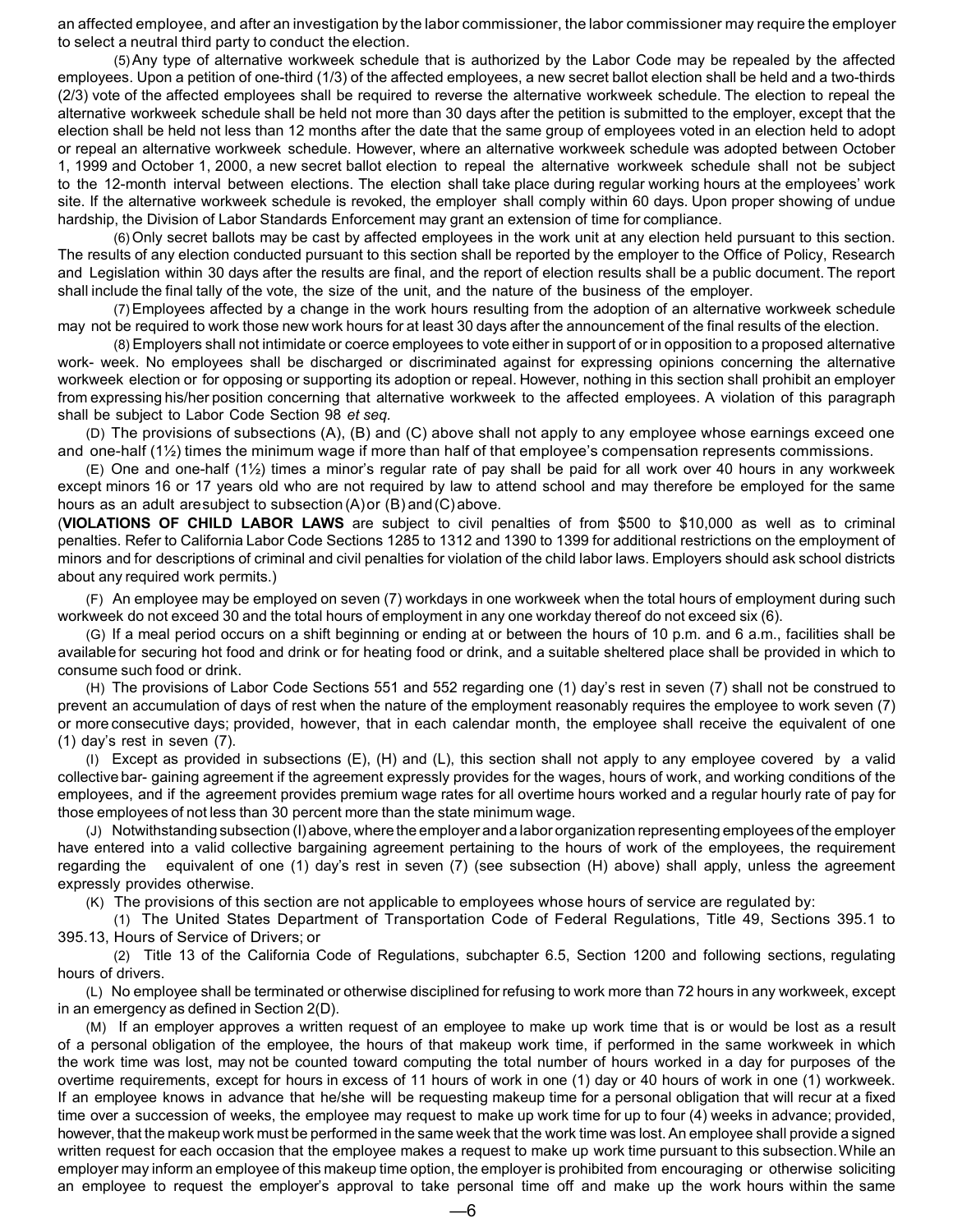workweek pursuant to this subsection.

## **4.MINIMUM WAGES**

(A) Every employer shall pay to each employee wages not less than the following:

- (1) Any employer who employs 26 or more employees shall pay to each employee wages not less than the following: (a) Thirteen dollars (\$13.00) per hour for all hours worked, effective January 1, 2020;
	- (b) Fourteen dollars (\$14.00) per hour for all hours worked, effective January 1, 2021; and
	- (c) Fifteen dollars (\$15.00) per hour for all hours worked, effective January 1, 2022.
- (2) Any employer who employs 25 or fewer employees shall pay to each employee wages not less than the following:
	- (a) Twelve dollars (\$12.00) per hour for all hours worked, effective January 1, 2020;
	- (b) Thirteen dollars (\$13.00) per hour for all hours worked, effective January 1, 2021;
	- (c) Fourteen dollars (\$14.00) per hour for all hours worked, effective January 1, 2022; and
	- (d) Fifteen dollars (\$15.00) per hour for all hours worked effective January 1, 2023.

 Employees treated as employed by a single qualified taxpayer pursuant to Revenue and Taxation Code section 23626 are treated as employees of that single taxpayer. LEARNERS. Employees during their first 160 hours of employment in occupations in which they have no previous similar or related experience, may be paid not less than 85 percent of the minimum wage rounded to the nearest nickel.

 (B) Every employer shall pay to each employee, on the established payday for the period involved, not less than the applicable minimum wage for all hours worked in the payroll period, whether the remuneration is measured by time, piece, commission, or otherwise.

 (C) When an employee works a split shift, one (1) hour's pay at the minimum wage shall be paid in addition to the minimum wage for that workday, except when the employee resides at the place of employment.

 (D) The provisions of this section shall not apply to apprentices regularly indentured under the State Division of Apprenticeship Standards.

## **5. REPORTING TIME PAY**

 (A) Each workday an employee is required to report for work and does report, but is not put to work or is furnished less than half said employee's usual or scheduled day's work, the employee shall be paid for half the usual or scheduled day's work, but in no event for less than two (2) hours nor more than four (4) hours, at the employee's regular rate of pay, which shall not be less than the minimum wage.

 (B) If an employee is required to report for work a second time in any one workday and is furnished less than two (2) hours of work on the second reporting, said employee shall be paid for two (2) hours at the employee's regular rate of pay, which shall not be less than the minimum wage.

(C) The foregoing reporting time pay provisions are not applicable when:

 (1) Operations cannot commence or continue due to threats to employees or property; or when recommended by civil authorities; or

(2) Public utilities fail to supply electricity, water, or gas, or there is a failure in the public utilities, or sewer system; or

(3) The interruption of work is caused by an Act of God or other cause not within the employer's control.

 (D) This section shall not apply to an employee on paid standby status who is called to perform assigned work at a time other than the employee's scheduled reporting time.

## **6. LICENSES FOR DISABLED WORKERS**

 (A) A license may be issued by the Division authorizing employment of a person whose earning capacity is impaired by physical disability or mental deficiency at less than the minimum wage. Such licenses shall be granted only upon joint application of employer and employee and employee's representative if any.

 special minimum rates to enable the employment of such persons without requiring individual licenses of such employees. (B) A special license may be issued to a nonprofit organization such as a sheltered workshop or rehabilitation facility fixing

 (C) All such licenses and special licenses shall be renewed on a yearly basis or more frequently at the discretion of the Division. (See California Labor Code, Sections 1191 and 1191.5)

#### **7. RECORDS**

(A) Every employer shall keep accurate information with respect to each employee including the following:

(1) Full name, home address, occupation and social security number.

(2) Birth date, if under 18 years, and designation as a minor.

 (3) Time records showing when the employee begins and ends each work period. Meal periods, split shift intervals and total daily hours worked shall also be recorded. Meal periods during which operations cease and authorized rest periods need not be recorded.

 (4) Total wages paid each payroll period, including value of board, lodging, or other compensation actually furnished to the employee.

 (5) Total hours worked in the payroll period and applicable rates of pay. This information shall be made readily available to the employee upon reasonable request.

 (6) When a piece rate or incentive plan is in operation, piece rates or an explanation of the incentive plan formula shall be provided to employees. An accurate production record shall be maintained by the employer.

 (B) Every employer shall semimonthly or at the time of each payment of wages furnish each employee, either as a detachable part of the check, draft, or voucher paying the employee's wages, or separately, an itemized statement in writing showing: (1) all deductions; (2) the inclusive dates of the period for which the employee is paid; (3) the name of the employee or the employee's social security number; and (4) the name of the employer, provided all deductions made on written orders of the employee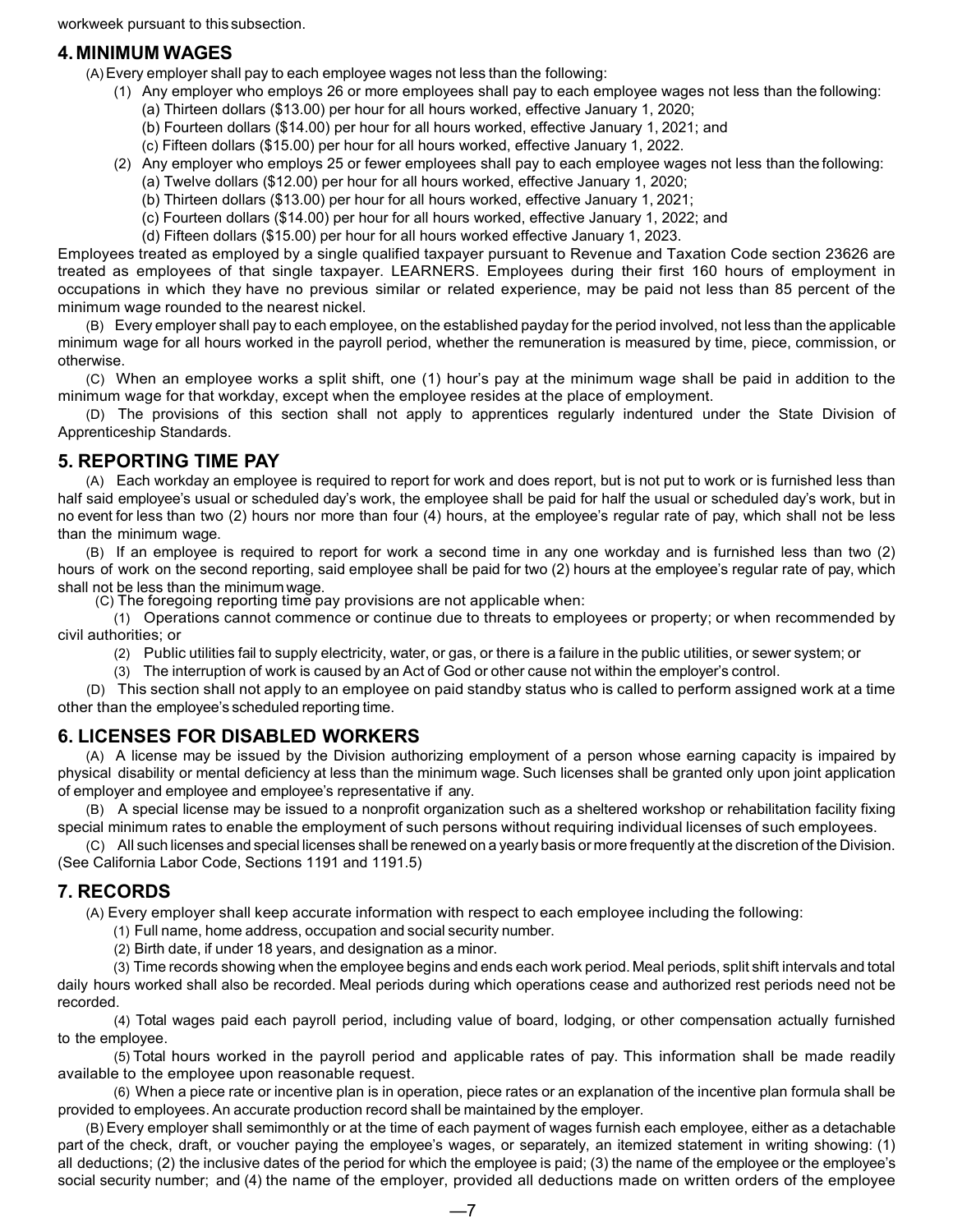may be aggregated and shown as one item.

 (C) All required records shall be in the English language and in ink or other indelible form, properly dated, showing month, day and year, and shall be kept on file by the employer for at least three years at the place of employment or at a central location within the State of California. An employee's records shall be available for inspection by the employee upon reasonable request.

(D) Clocks shall be provided in all major work areas or within reasonable distance thereto insofar as practicable.

#### **8.CASH SHORTAGE AND BREAKAGE**

 No employer shall make any deduction from the wage or require any reimbursement from an employee for any cash shortage, break- age, or loss of equipment, unless it can be shown that the shortage, breakage, or loss is caused by a dishonest or willful act, or by the gross negligence of the employee.

#### **9.UNIFORMS AND EQUIPMENT**

 (A) When uniforms are required by the employer to be worn by the employee as a condition of employment, such uniforms shall be provided and maintained by the employer. The term ―uniform‖ includes wearing apparel and accessories of distinctive design or color.

 **NOTE:** This section shall not apply to protective apparel regulated by the Occupational Safety and Health Standards Board.

 (B) When tools or equipment are required by the employer or are necessary to the performance of a job, such tools and equipment shall be provided and maintained by the employer, except that an employee whose wages are at least two (2) times the minimum wage provided herein may be required to provide and maintain hand tools and equipment customarily required by the trade or craft. This subsection (B) shall not apply to apprentices regularly indentured under the State Division of Apprenticeship Standards.

 **NOTE**: This section shall not apply to protective equipment and safety devices on tools regulated by the Occupational Safety and Health Standards Board.

 (C) A reasonable deposit may be required as security for the return of the items furnished by the employer under provisions of subsections (A) and (B) of this section upon issuance of a receipt to the employee for such deposit. Such deposits shall be made pursuant to Section 400 and following of the Labor Code or an employer with the prior written authorization of the employee may deduct from the employee's last check the cost of an item furnished pursuant to (A) and (B) above in the event said item is not returned. No deduction shall be made at any time for normal wear and tear. All items furnished by the employer shall be returned by the employee upon completion of the job.

## **10.MEALS AND LODGING**

(A) "Meal" means an adequate, well-balanced serving of a variety of wholesome, nutritious foods.

 (B)"Lodging" means living accommodations available to the employee for full-time occupancy which are adequate, decent, and sanitary according to usual and customary standards. Employees shall not be required to share a bed.

 (C) Meals or lodging may not be credited against the minimum wage without a voluntary written agreement between the employer and the employee. When credit for meals or lodging is used to meet part of the employer's minimum wage obligation, the amounts so credited may not be more than the following:

| EFFECTIVE:                                                                                                                        | <b>JANUARY 1, 2020</b>         |                                 | <b>JANUARY 1, 2021</b>     |                                      | <b>JANUARY 1, 2022</b>       |                                      | <b>JANUARY</b>                                                             |
|-----------------------------------------------------------------------------------------------------------------------------------|--------------------------------|---------------------------------|----------------------------|--------------------------------------|------------------------------|--------------------------------------|----------------------------------------------------------------------------|
| For an employer who employs:                                                                                                      | 26 or More<br><b>Employees</b> | 25 or Fewer<br><b>Employees</b> | 26 or<br>More<br>Employees | $25$ or<br>Fewer<br><b>Employees</b> | $26$ or<br>More<br>Employees | $25$ or<br>Fewer<br><b>Employees</b> | 1, 2023<br>All Employers<br>regardless of<br>number of<br><b>Employees</b> |
| <b>LODGING</b>                                                                                                                    |                                |                                 |                            |                                      |                              |                                      |                                                                            |
| Room occupied alone                                                                                                               | \$61.13<br>/week               | \$56.43<br>/week                | \$65.83<br>/week           | \$61.13<br>/week                     | \$70.53<br>/week             | \$65.83<br>/week                     | \$70.53<br>/week                                                           |
| Room shared                                                                                                                       | \$50.46<br>/week               | \$46.58<br>/week                | \$54.34<br>/week           | \$50.46<br>/week                     | \$58.22<br>week              | \$54.34<br>/week                     | \$58.22<br>/week                                                           |
| Apartment $-$ two thirds (2/3) of the ordinary rental<br>value, and in no event more than:                                        | \$734.21<br>/month             | \$677.75<br>/month              | \$790.67<br>/month         | \$734.21<br>/month                   | \$847.12<br>/month           | \$790.67<br>/month                   | \$847.12<br>/month                                                         |
| Where a couple are both employed by the<br>employer, two thirds (2/3) of the ordinary rental<br>value, and in no event more than: | \$1086.07/<br>month            | \$1002.56<br>/month             | \$1169.59<br>/month        | \$1086.07<br>/month                  | \$1253.10<br>/month          | \$1169.59<br>/month                  | \$1253.10<br>/month                                                        |
| <b>MEALS</b>                                                                                                                      |                                |                                 |                            |                                      |                              |                                      |                                                                            |
| <b>Breakfast</b>                                                                                                                  | \$4.70                         | \$4.34                          | \$5.06                     | \$4.70                               | \$5.42                       | \$5.06                               | \$5.42                                                                     |
| Lunch                                                                                                                             | \$6.47                         | \$5.97                          | \$6.97                     | \$6.47                               | \$7.47                       | \$6.97                               | \$7.47                                                                     |
| Dinner                                                                                                                            | \$8.68                         | \$8.01                          | \$9.35                     | \$8.68                               | \$10.02                      | \$9.35                               | \$10.02                                                                    |

 (D) Meals evaluated as part of the minimum wage must be bona fide meals consistent with the employee's work shift. Deductions shall not be made for meals not received or lodging not used.

 (E) If, as a condition of employment, the employee must live at the place of employment or occupy quarters owned or under the control of the employer, then the employer may not charge rent in excess of the values listed herein.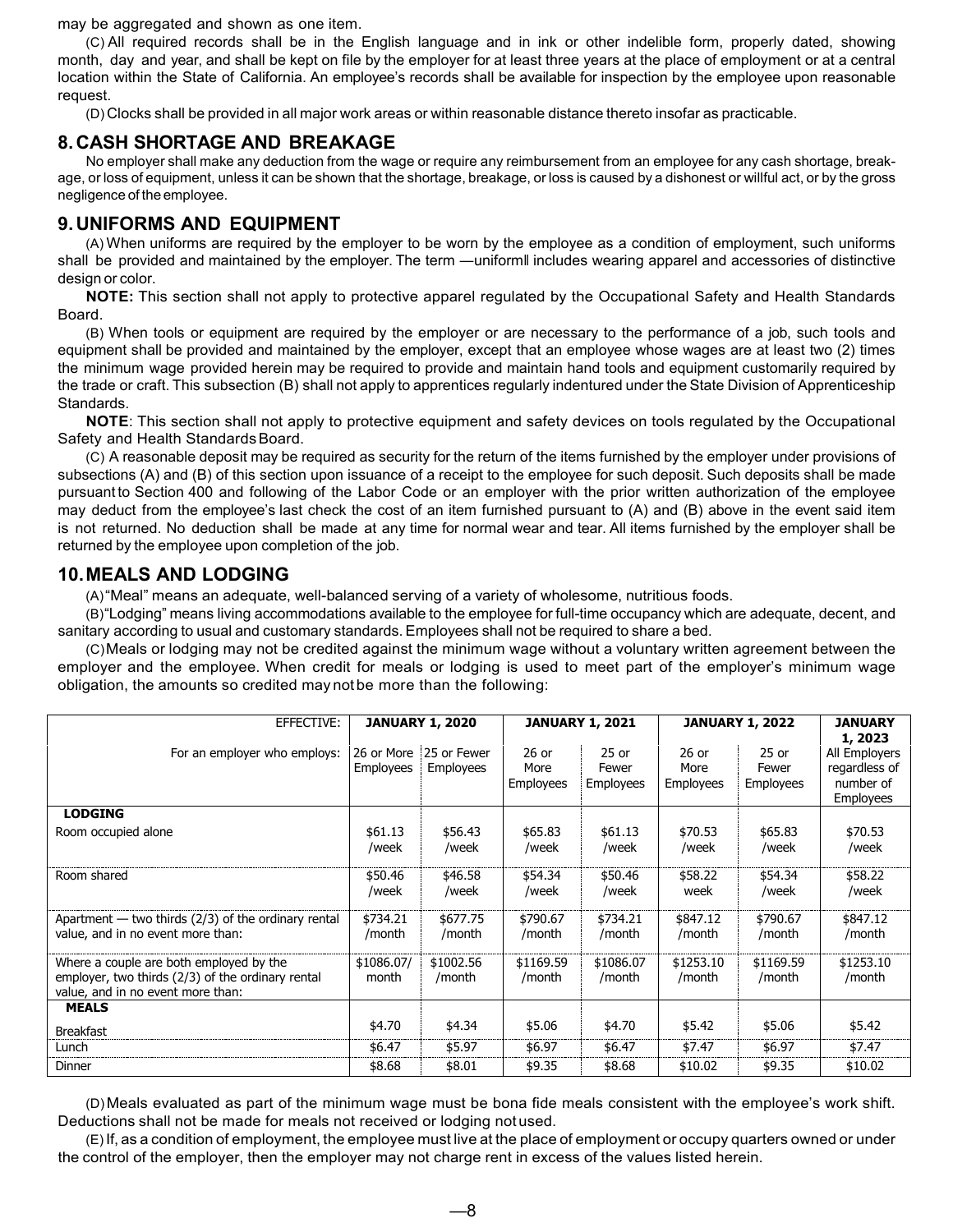## **11.MEAL PERIODS**

 30 minutes, except that when a work period of not more than six (6) hours will complete the day's work the meal period may be waived by mutual consent of the employer and the employee. Unless the employee is relieved of all duty during a 30 minute meal period, the meal period shall be considered an "on duty" meal period and counted as time worked. An "on duty" meal period shall be permitted only when the nature of the work prevents an employee from being relieved of all duty and when by written agreement between the parties an on-the- job paid meal period is agreed to. The written agreement shall state that the employee may, in writing, revoke the agreement at any time. (A) No employer shall employ any person for a work period of more than five (5) hours without a meal period of not less than

 (B) If an employer fails to provide an employee a meal period in accordance with the applicable provisions of this order, the employer shall pay the employee one (1) hour of pay at the employee's regular rate of compensation for each workday that the meal period is not provided.

 (C) In all places of employment where employees are required to eat on the premises, a suitable place for that purpose shall be designated.

 (D) Notwithstanding any other provision of this order, employees in the health care industry who work shifts in excess of eight (8) total hours in a workday may voluntarily waive their right to one of their two meal periods. In order to be valid, any such waiver must be documented in a written agreement that is voluntarily signed by both the employee and the employer. The employee may revoke the waiver at any time by providing the employer at least one (1) day's written notice. The employee shall be fully compensated for all working time, including any on-the-job meal period, while such a waiver is in effect.

## **12.REST PERIODS**

 (A) Every employer shallauthorize and permit all employeesto take rest periods, which insofar as practicable shall be in the middle of each work period. The authorized rest period time shall be based on the total hours worked daily at the rate often (10) minutesnetrest timeperfour(4)hours or major fraction thereof. However, a rest period need not be authorized for employees whose total daily work time is less than three and one-half (3½) hours. Authorized rest period time shall be counted as hours worked for which there shall be no deduction from wages.

 (B) If an employer fails to provide an employee a rest period in accordance with the applicable provisions of this order, the employer shall pay the employee one (1) hour of pay at the employee's regular rate of compensation for each workday that the rest period is notprovided.

## **13.CHANGE ROOMS AND RESTING FACILITIES**

 (A) Employers shall provide suitable lockers, closets, or equivalent for the safekeeping of employees' outer clothing change of clothing, change rooms or equivalent space shall be provided in order that employees may change their clothing in reasonable privacy and comfort. These rooms or spaces may be adjacent to but shall be separate from toilet rooms and shall be kept clean. during working hours, and when required, for their work clothing during non-working hours. When the occupation requires a

 **NOTE:** This section shall not apply to change rooms and storage facilities regulated by the Occupational Safety and Health Standards Board.

 (B) Suitable resting facilities shall be provided in an area separate from the toilet rooms and shall be available to employees during work hours.

#### **14.SEATS**

(A) All working employees shall be provided with suitable seats when the nature of the work reasonably permits the use of seats.

 (B)When employees are not engaged in the active duties of their employment and the nature of the work requires standing, an adequate number of suitable seats shall be placed in reasonable proximity to the work area and employees shall be permitted to use such seats when it does not interfere with the performance of their duties.

#### **15.TEMPERATURE**

 standards for the nature of the process and the work performed. (A) The temperature maintained in each work area shall provide reasonable comfort consistent with industry-wide

 (B) If excessive heat or humidity is created by the work process, the employer shall take all feasible means to reduce such excessive heat or humidity to a degree providing reasonable comfort.Where the nature of the employment requires a temperature of less than 60° F., a heated room shall be provided to which employees may retire for warmth, and such room shall be maintained at not less than 68°.

 (C) A temperature of not less than 68° shall be maintained in the toilet rooms, resting rooms, and change rooms during hours of use.

(D) Federal and State energy guidelines shall prevail over any conflicting provision of this section.

#### **16.ELEVATORS**

 work performed shall be provided when employees are employed four floors or more above or below ground level. Adequate elevator, escalator or similar service consistent with industry-wide standards for the nature of the process and the

## **17.EXEMPTIONS**

 If, in the opinion of the Division after due investigation, it is found that the enforcement of any provision contained in Section Temperature; or Section16, Elevators, would not materially affect the welfare or comfort of employees and would work an undue hardship on the employer, exemption may be made at the discretion of the Division. Such exemptions shall be in writing to be 7, Records; Section 12, Rest Periods; Section 13, Change Rooms and Resting Facilities; Section 14, Seats; Section 15, effective and may be revoked after reasonable notice is given in writing. Application for exemption shall be made by the employer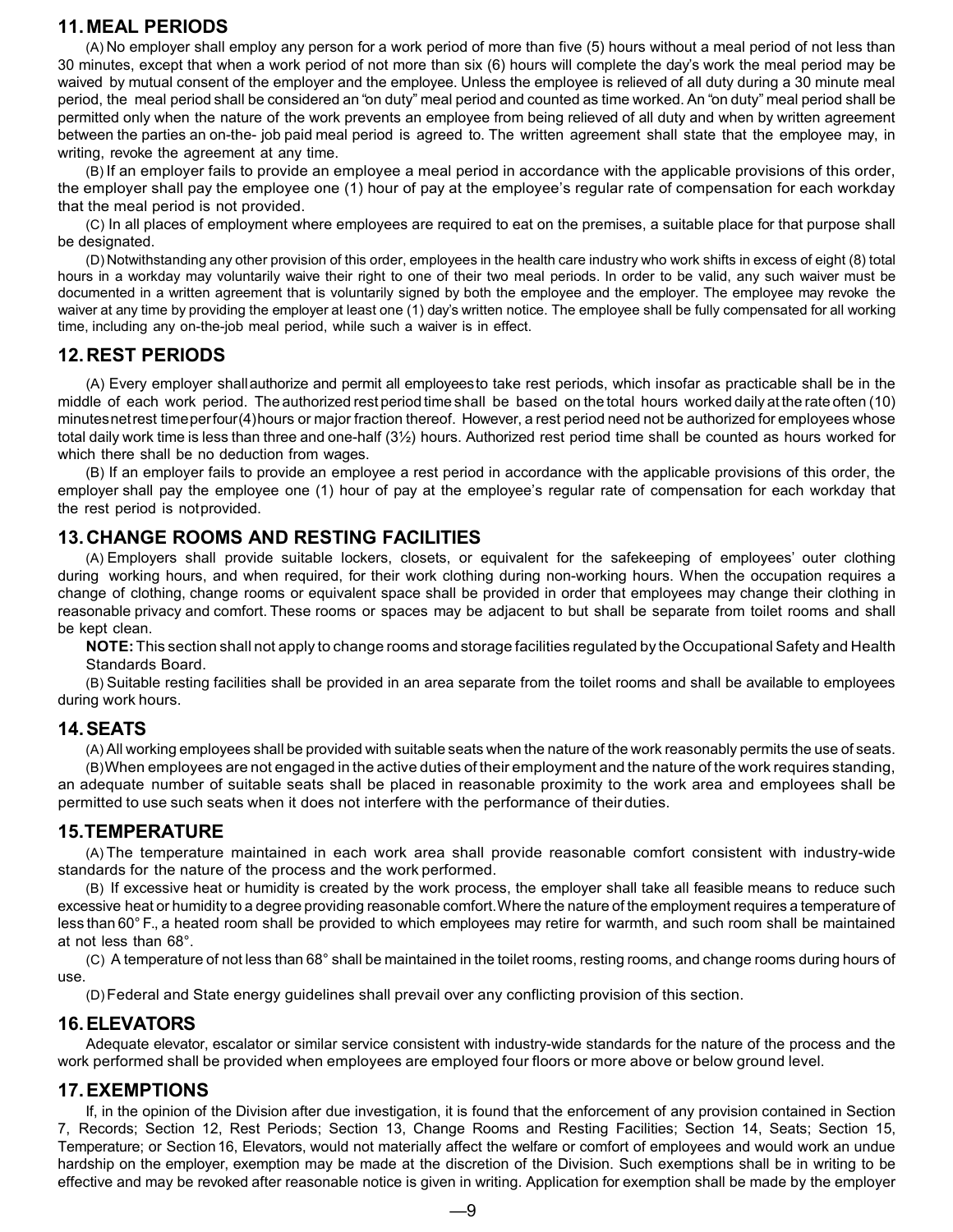or by the employee and/or the employee's representative to the Division in writing. A copy of the application shall be posted at the place of employment at the time the application is filed with theDivision.

## **18.FILING REPORTS**

(See California Labor Code, Section 1174(a))

#### **19.INSPECTION**

(See California Labor Code, Section 1174)

## **20.PENALTIES**

(See California Labor Code, Section 1199)

 (A) In addition to any other civil penalties provided by law, any employer or any other person acting on behalf of the employer who violates, or causes to be violated, the provisions of this order, shall be subject to the civil penalty of:

 (1) Initial Violation — \$50.00 for each underpaid employee for each pay period during which the employee was underpaid in addition to the amount which is sufficient to recover unpaid wages.

 (2) Subsequent Violations — \$100.00 for each underpaid employee for each pay period during which the employee was underpaid in addition to an amount which is sufficient to recover unpaid wages.

(3) The affected employee shall receive payment of all wages recovered.

 (B) The labor commissioner may also issue citations pursuant to California Labor Code Section 1197.1 for non-payment of wages for overtime work in violation of this order.

## **21.SEPARABILITY**

 If the application of any provision of this order, or any section, subsection, subdivision, sentence, clause, phrase, word, or portion of this order should be held invalid or unconstitutional or unauthorized or prohibited by statute, the remaining provisions thereof shall not be affected thereby, but shall continue to be given full force and effect as if the part so held invalid or unconstitutional had not been included herein.

## **22.POSTING OF ORDER**

 Every employer shall keep a copy of this order posted in an area frequented by employees where it may be easily read during the workday. Where the location of work or other conditions make this impractical, every employer shall keep a copy of this order and make it available to every employee upon request.

#### **QUESTIONS ABOUT ENFORCEMENT** of the Industrial

 Welfare Commission orders and reports of violations should be directed to theLaborCommissioner'sOffice.A listing of offices is on the back of this wage order. For the address and telephone number of the office nearest you, information can be found on the internet at http://www.dir.ca.gov/DLSE/dlse.html or under a search for "California Labor Commissioner's Office" on the internet or any other directory. The Labor Commissioner has offices in the following cities: Bakersfield, El Centro, Fresno, Long Beach, Los Angeles, Oakland, Redding, Sacramento, Salinas, San Bernardino, San Diego, San Francisco, San Jose, Santa Ana, Santa Barbara, Santa Rosa, Stockton, Van Nuys.